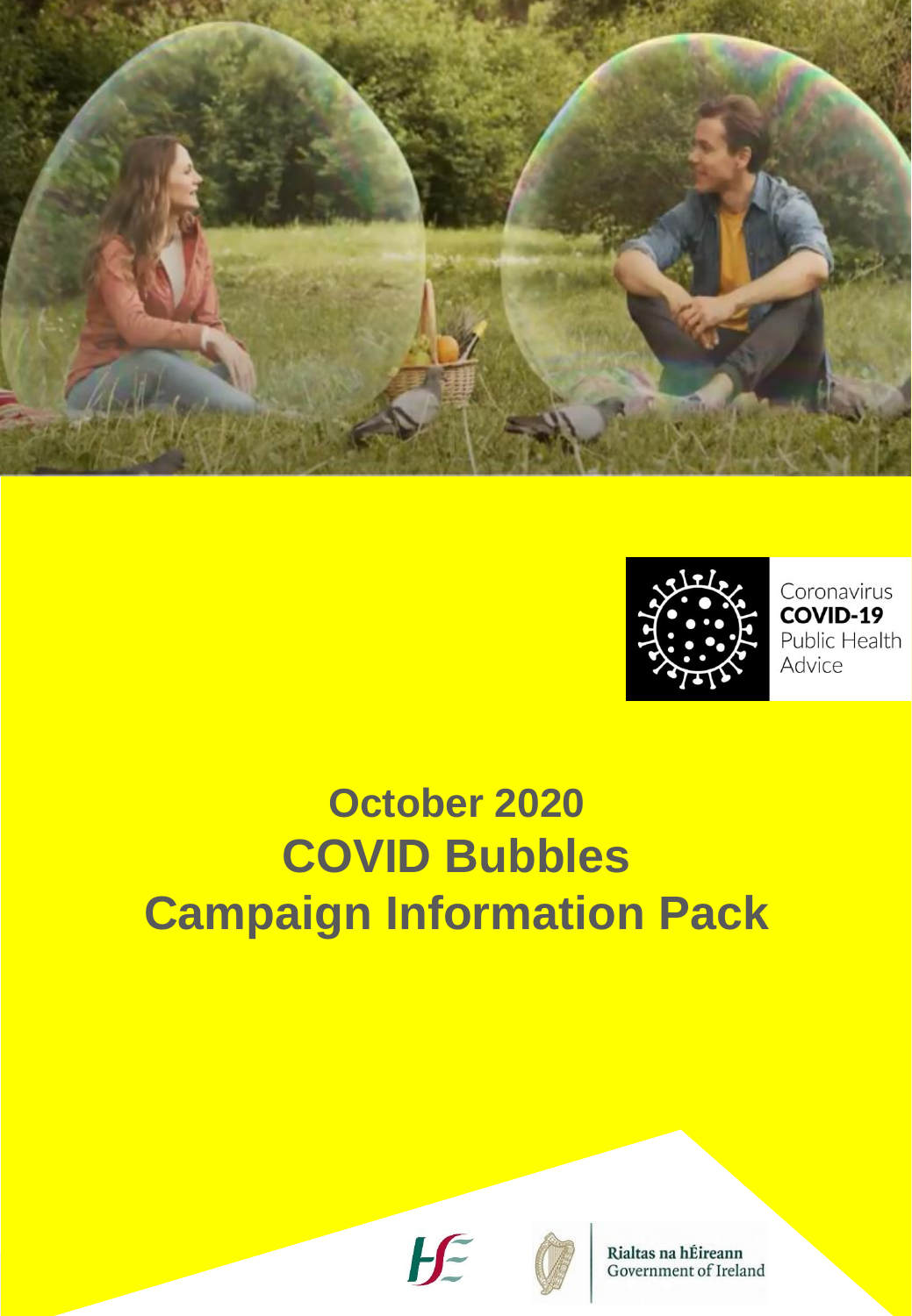## **Making invisible protection visible.**

The HSE COVID Bubbles campaign creates a visual reminder of the protection we can share when we follow public health actions, and how easy it can be the lost. The bubble idea makes the invisible visible.

There is strong evidence to show that mass media campaigns can help to change behaviour. Insights from social science suggest that encouraging a shared sense of purpose, promoting preventative behaviours as a social norm, ensuring that people know where they can go for trusted information, and highlighting that we all benefit from each other's actions to prevent the spread of infection are central to the COVID-19 response.

For some time, cases have been rising, especially in younger age groups and today, our country enters a new phase of level 5 restrictions. It's now more important than even that we understand how protective measures can keep us all safe and slow the spread of the virus.

We are also asking for support this week from well-known people and social media ambassadors who have strong followings on Instagram and TikTok. We know that COVID is the problem and that we are all the answer - so we're asking for everyone's help to reinforce the public health messaging, by taking part in a social relay of actions they are taking to help fight COVID. You can join in this relay, sharing what you do each day to help protect yourself and others – use the #HoldFirm to take part or share.



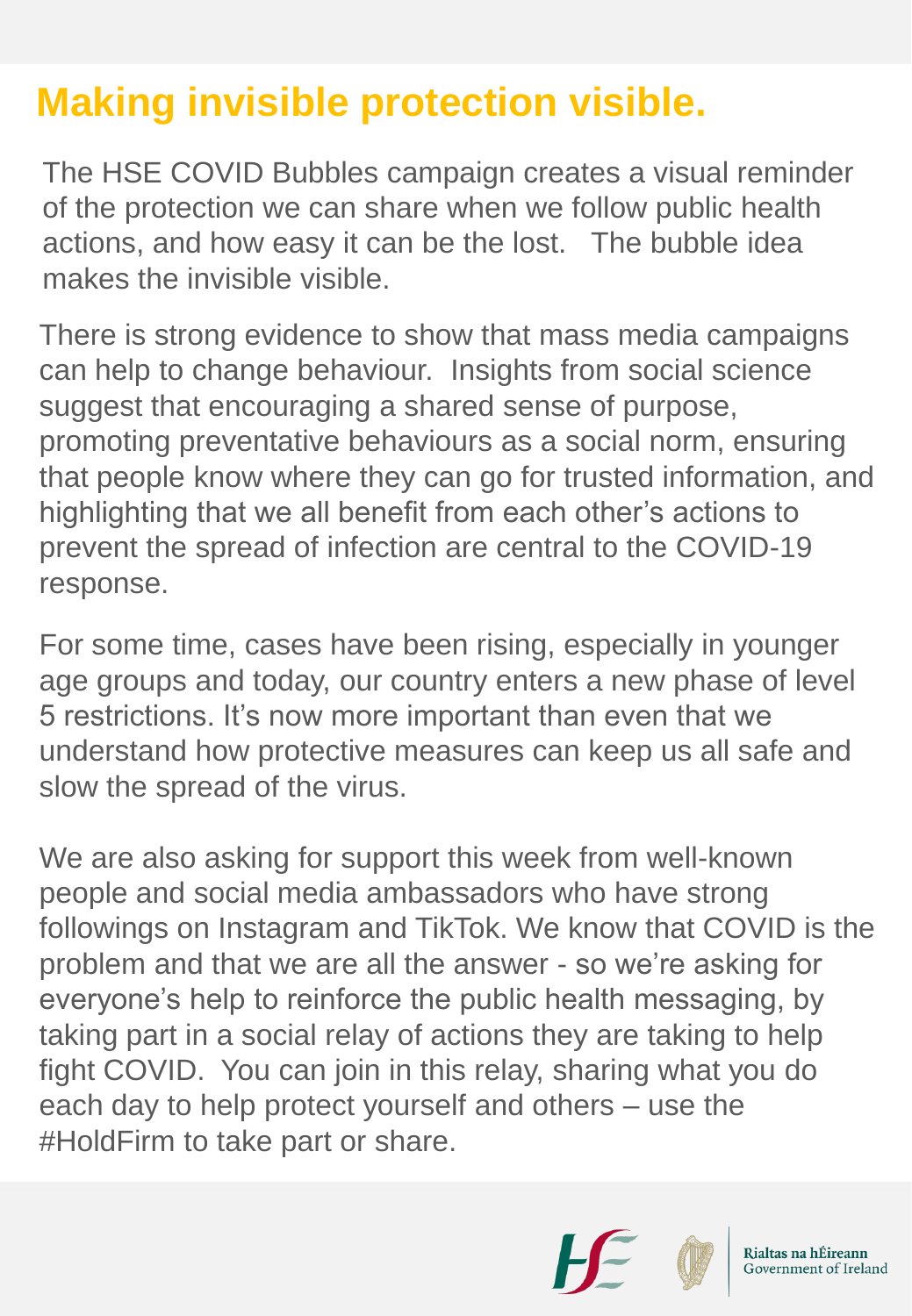## **COVID Bubbles -Script**

When you keep your distance, no matter how awkward it feels, you're protecting yourself and those around you from the spread of COVID-19.

But when you drop your guard, When groups get together, When you shake hands or hug someone you love, When you step forward instead of taking a step back,

You could become exposed to the virus and so could the people around you. Help drive the number of cases down. Keep your guard up.

#### [Watch the ad on YouTube](https://youtu.be/y78DhKRxjQs)





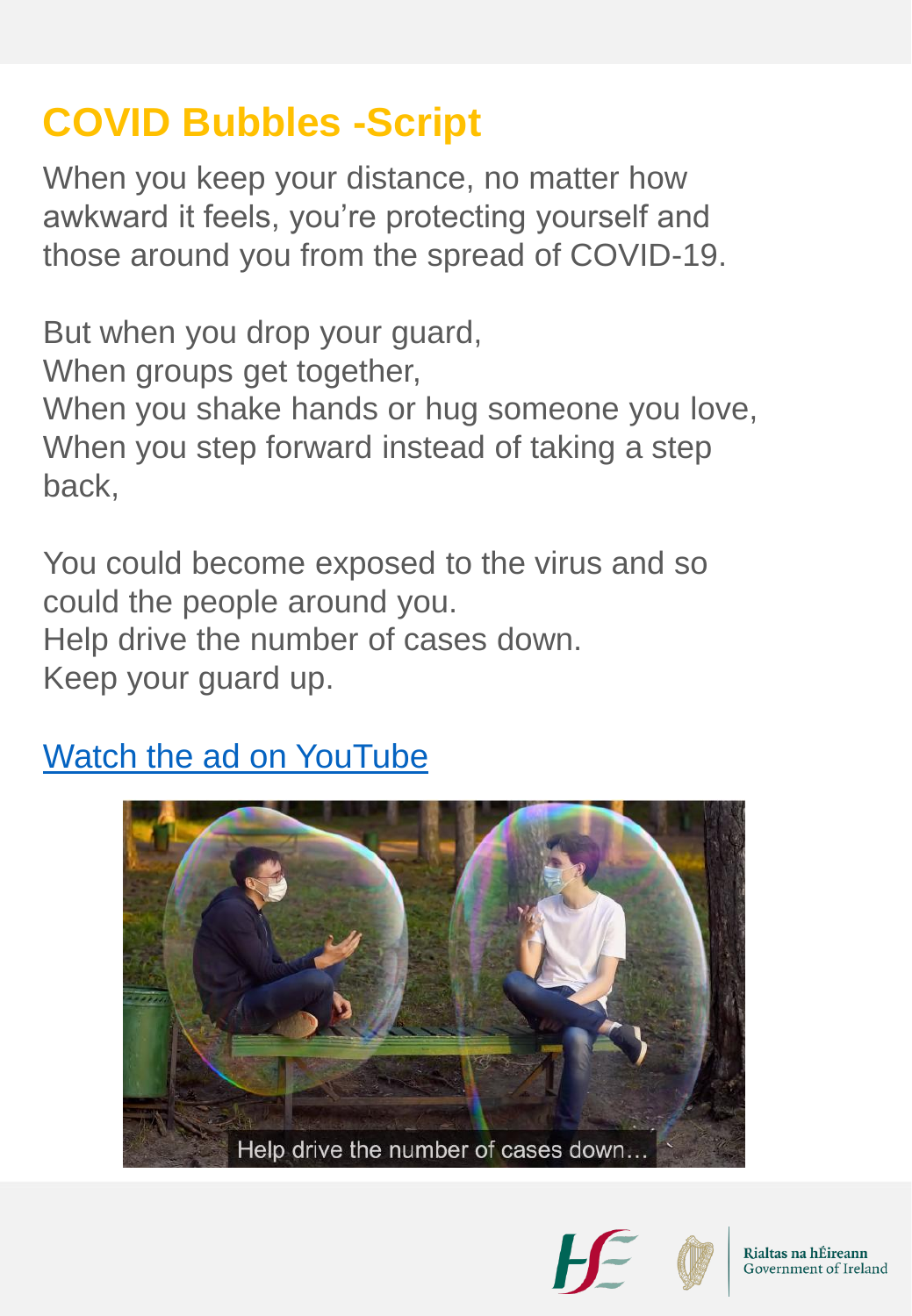# **Advertising details**

**[Watch](https://youtu.be/y78DhKRxjQs) [the](https://youtu.be/y78DhKRxjQs) [ad](https://youtu.be/y78DhKRxjQs) [on](https://youtu.be/y78DhKRxjQs) [YouTube](https://youtu.be/y78DhKRxjQs)** 

Media will include:

- •Social Media Facebook, Twitter, Instagram, TikTok
- •TV and video on demand
- •Digital Formats including YouTube and Twitch
- •Spotify
- •Digital Display





When you shake hands or hug someone you love.





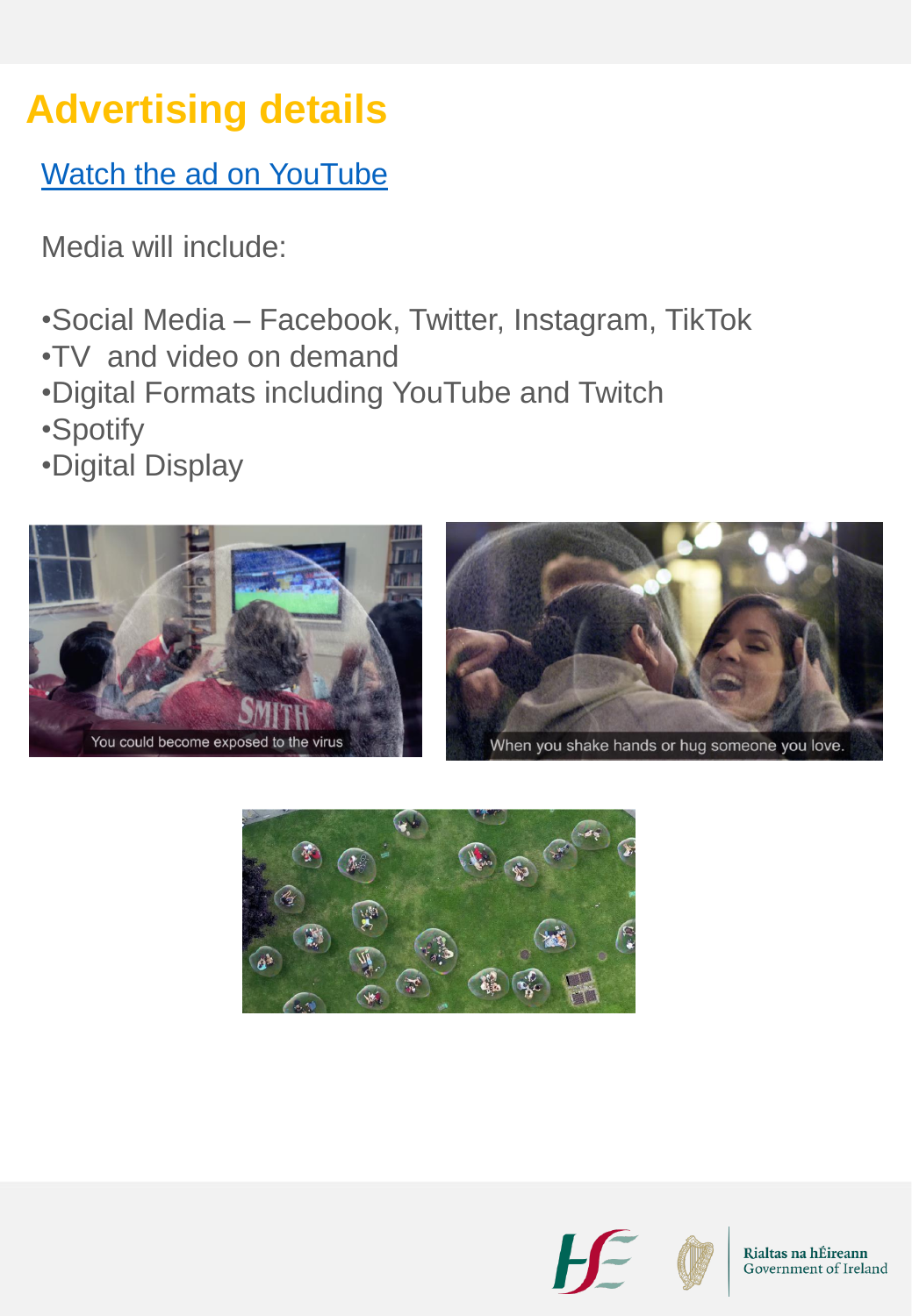## **Social media**

We welcome your support in sharing the updated campaign messages, and social media is the easiest way for you to do that using #HoldFirm to connect. Here are some sample posts and images – or you can share the posts directly from the HSE's accounts on:

Facebook [HSEIreland](http://www.facebook.com/hseireland) Instagram [@Irishhealthservice](http://www.instagram.com/irishhealthservice) Twitter [@hselive](http://www.twitter.com/hselive) TikTok [https://www.tiktok.com/@hselive](https://scanner.topsec.com/?d=1824&u=https://www.tiktok.com/@hselive&t=15e736dd2e890672e022921097776fc42425e53d)

#### **Social Media Suggested Content**

| <b>Message</b>                                                                                                                                                                                                                                                           | <b>URL Links</b>                           |
|--------------------------------------------------------------------------------------------------------------------------------------------------------------------------------------------------------------------------------------------------------------------------|--------------------------------------------|
| When we keep our distance, we're protecting<br>ourselves and those around us from the spread of<br>COVID-19. If we drop our guard we could become<br>exposed to the virus and so could the people<br>around us. Let's keep our guard up. #StaySafe<br>#HoldFirm          | https://www2.hse.ie/coron<br><u>avirus</u> |
| When we keep our distance, no matter how<br>awkward it feels, we're keeping our guard up<br>against the spread of #COVID19. Keep your guard<br>up, and help to keep ourselves and our loved ones<br>safe #HoldFirm                                                       | https://www2.hse.ie/coron<br>avirus        |
| When you keep your distance, you are protecting<br>yourself and others from #COVID19. But when you<br>drop your guard, you could become exposed to the<br>virus and so could the people around you. Help us<br>drive case numbers down - keep your guard up<br>#HoldFirm | https://www2.hse.ie/coron<br>avirus        |
|                                                                                                                                                                                                                                                                          | $m!$ -lass                                 |

Rialtas na hEireann Government of Ireland